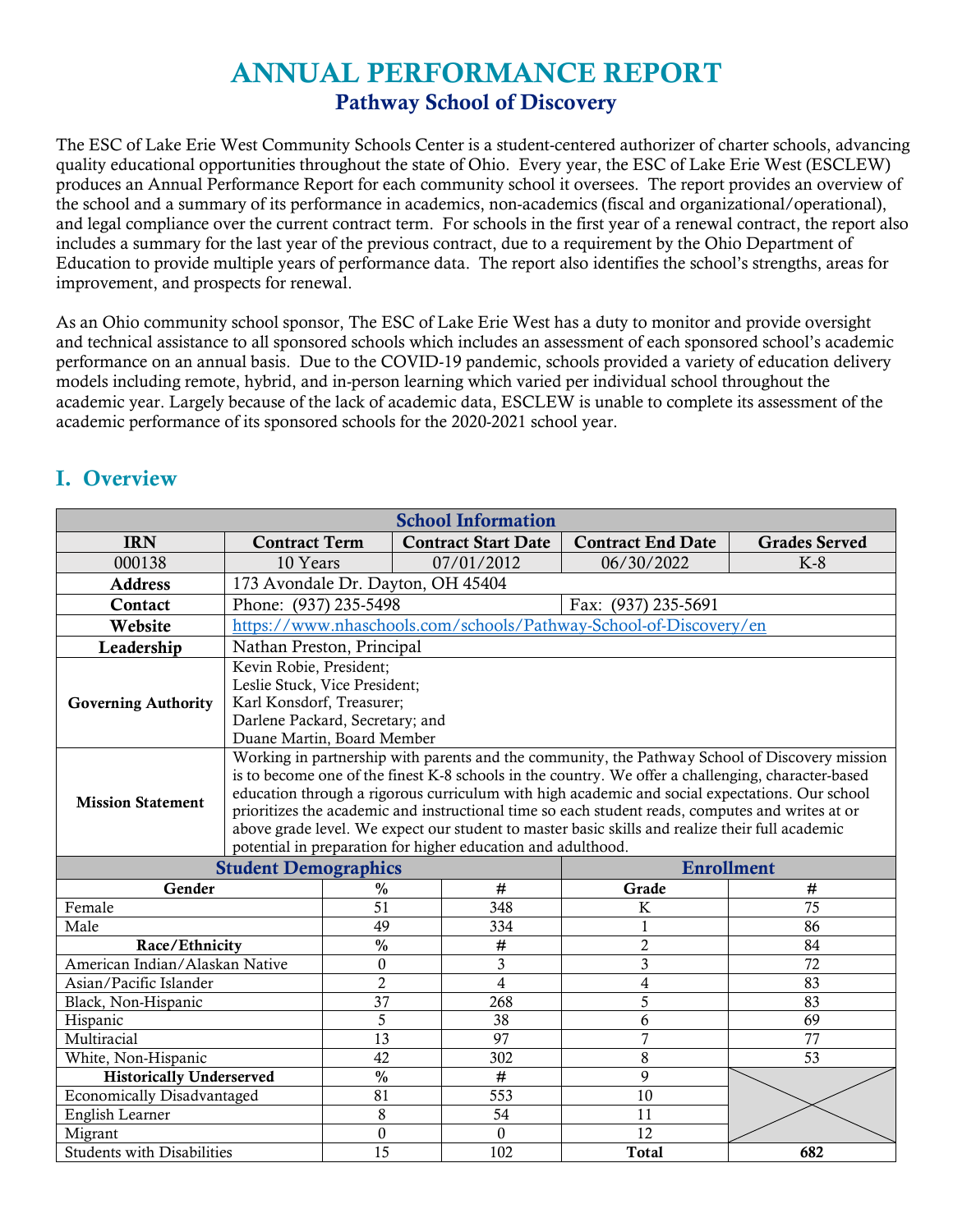## II. Academic Performance

| <b>School Grade</b>      |                         |                                |                      |  |
|--------------------------|-------------------------|--------------------------------|----------------------|--|
| <b>Overall Grade</b>     |                         | <b>Ohio School Report Card</b> | <b>Contract Goal</b> |  |
| 2020-2021                |                         | <b>NR</b>                      | N/A                  |  |
| 2019-2020                |                         | <b>NR</b>                      | N/A                  |  |
| 2018-2019                |                         | $\mathbf D$                    | N/A                  |  |
| 2017-2018                |                         | ${\bf F}$                      | N/A                  |  |
| <b>Achievement</b>       |                         |                                |                      |  |
| <b>Component Grade</b>   |                         | <b>Ohio School Report Card</b> | <b>Contract Goal</b> |  |
| 2020-2021                |                         | <b>NR</b>                      | N/A                  |  |
| 2019-2020                |                         | <b>NR</b>                      | N/A                  |  |
| 2018-2019                |                         | $\mathbf D$                    | N/A                  |  |
| 2017-2018                |                         | D                              | N/A                  |  |
| 2016-2017                |                         | ${\bf D}$                      | N/A                  |  |
| 2015-2016                |                         | D                              | N/A                  |  |
| <b>Performance Index</b> | $#/#$ ; %               | Grade                          | <b>Contract Goal</b> |  |
| 2020-2021                | $70.3/120$ ;<br>58.6%   | <b>NR</b>                      | Not Met              |  |
| 2019-2020                | NC                      | <b>NR</b>                      | N/A                  |  |
| 2018-2019                | 70.7/120;<br>58.9%      | $\mathbf{D}$                   | Not Met              |  |
| 2017-2018                | $70.4/120$ ;<br>58.7%   | $\mathbf{D}$                   | Not Met              |  |
| 2016-2017                | 79.5/120;<br>66.2%      | D                              | Not Met              |  |
| 2015-2016                | 74.7/120;<br>62.2%      | D                              | Not Met              |  |
| 2014-2015                | 82.4/120;<br>68.7%      | $\mathbf D$                    | Not Met              |  |
| 2013-2014                | 95.5/120;<br>79.6%      | $\mathsf{C}$                   |                      |  |
| 2012-2013                | 93.2/120;<br>77.7%      | $\mathsf{C}$                   |                      |  |
| <b>Indicators Met</b>    | $#/#$ ; %               | Grade                          | <b>Contract Goal</b> |  |
| 2020-2021                | 0/0;<br>0.0%            | $\rm NR$                       | N/A                  |  |
| 2019-2020                | NC                      | <b>NR</b>                      | N/A                  |  |
| 2018-2019                | $0/16$ ;<br>0.0%        | $\mathbf F$                    | Not Met              |  |
| 2017-2018                | 0/16;<br>$0.0\%$        | $\mathbf F$                    | Not Met              |  |
| 2016-2017                | 0/17;<br>0.0%           | ${\bf F}$                      | Not Met              |  |
| 2015-2016                | 1/17;<br>5.9%           | $\mathbf{F}$                   | Not Met              |  |
| 2014-2015                | $\frac{4}{16}$<br>25.0% | $\mathbf{F}$                   | Not Met              |  |
| 2013-2014                | 6/14;<br>42.9%          | $\mathbf{F}$                   |                      |  |
| 2012-2013                | 8/14;<br>57.1%          | $\mathbf D$                    |                      |  |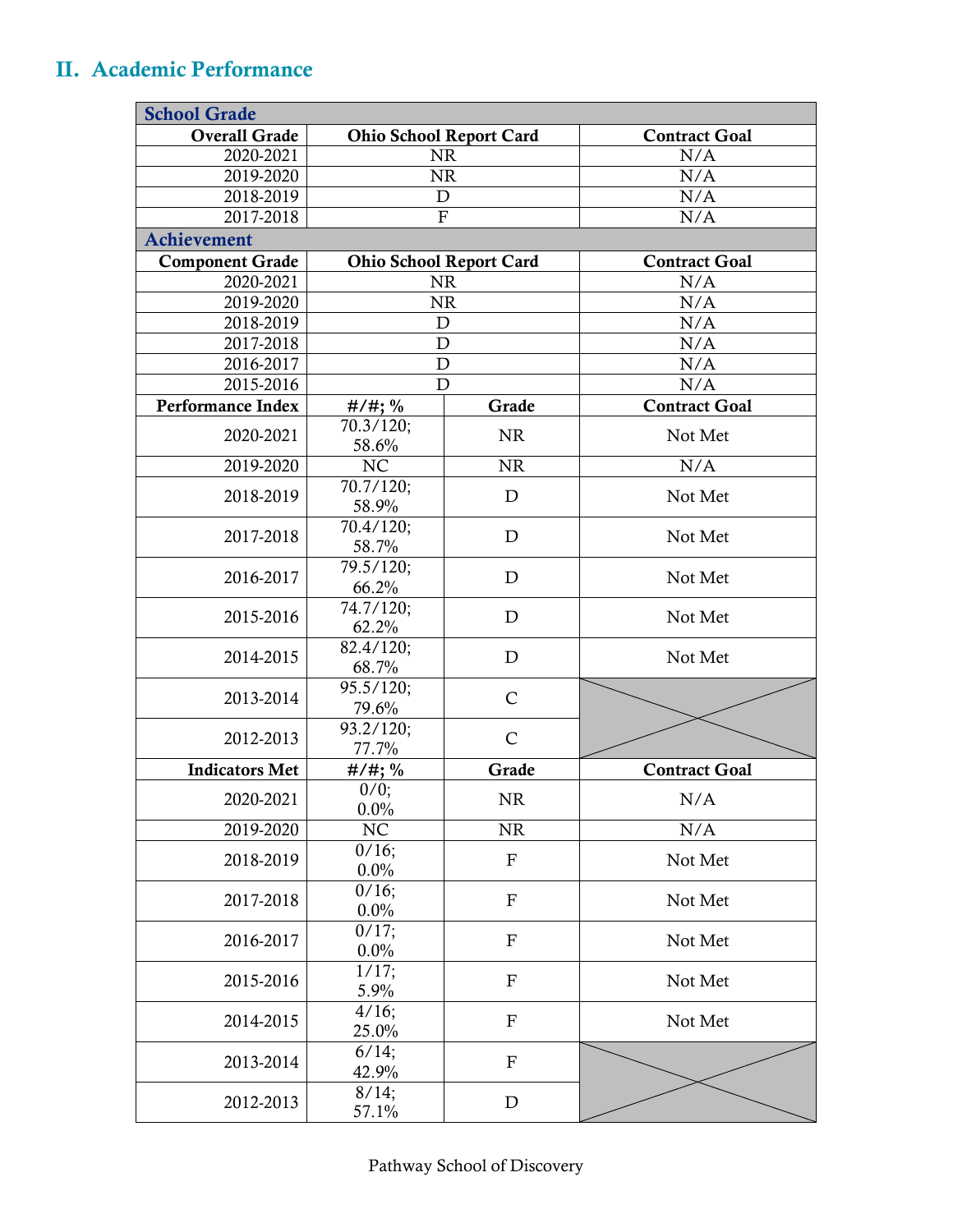| Chronic                | $\frac{0}{0}$                  | <b>Contract Goal</b> |
|------------------------|--------------------------------|----------------------|
| Absenteeism            |                                |                      |
| 2020-2021              | 23.2%                          | Not Met              |
| 2019-2020              | 21.8%                          | Met                  |
| 2018-2019              | 23.8%                          | N/A                  |
| <b>Progress</b>        |                                |                      |
| <b>Component Grade</b> | <b>Ohio School Report Card</b> | <b>Contract Goal</b> |
| 2020-2021              | <b>NR</b>                      | N/A                  |
| 2019-2020              | <b>NR</b>                      | N/A                  |
| 2018-2019              | $\boldsymbol{\mathrm{F}}$      | N/A                  |
| 2017-2018              | $\mathbf D$                    | N/A                  |
| 2016-2017              | $\overline{C}$                 | N/A                  |
| 2015-2016              | $\overline{\mathsf{C}}$        | N/A                  |
| Value-Added            | Grade                          | <b>Contract Goal</b> |
| Overall                |                                |                      |
| 2020-2021              | <b>NR</b>                      | N/A                  |
| 2019-2020              | NR                             | N/A                  |
| 2018-2019              | ${\bf F}$                      | Met                  |
| 2017-2018              | $\mathsf{C}$                   | Met                  |
| 2016-2017              | $\mathsf{C}$                   | Met                  |
| 2015-2016              | $\overline{C}$                 | Met                  |
| 2014-2015              | $\overline{F}$                 | N/A                  |
| 2013-2014              | $\overline{C}$                 |                      |
| 2012-2013              | $\overline{\mathrm{F}}$        |                      |
| <b>Gifted Students</b> | Grade                          | <b>Contract Goal</b> |
|                        |                                |                      |
| 2020-2021              | <b>NR</b>                      | N/A                  |
| 2019-2020              | <b>NR</b>                      | N/A                  |
| 2018-2019              | $\rm NR$                       | N/A                  |
| 2017-2018              | <b>NR</b>                      | N/A                  |
| 2016-2017              | <b>NR</b>                      | N/A                  |
| 2015-2016              | <b>NR</b>                      | N/A                  |
| 2014-2015              | $\rm NR$                       | N/A                  |
| 2013-2014              | $\rm NR$                       |                      |
| 2012-2013              | <b>NR</b>                      |                      |
| <b>Students with</b>   |                                |                      |
| <b>Disabilities</b>    | Grade                          | <b>Contract Goal</b> |
| 2020-2021              | <b>NR</b>                      | N/A                  |
| 2019-2020              | <b>NR</b>                      | N/A                  |
| 2018-2019              | ${\bf F}$                      | Not Met              |
| 2017-2018              | $\mathsf{C}$                   | Met                  |
| 2016-2017              | $\mathsf{C}$                   | Met                  |
| 2015-2016              | $\overline{\mathsf{C}}$        | Met                  |
| 2014-2015              | $\mathbf D$                    | N/A                  |
| 2013-2014<br>2012-2013 | $\mathbf D$<br>$\mathbf D$     |                      |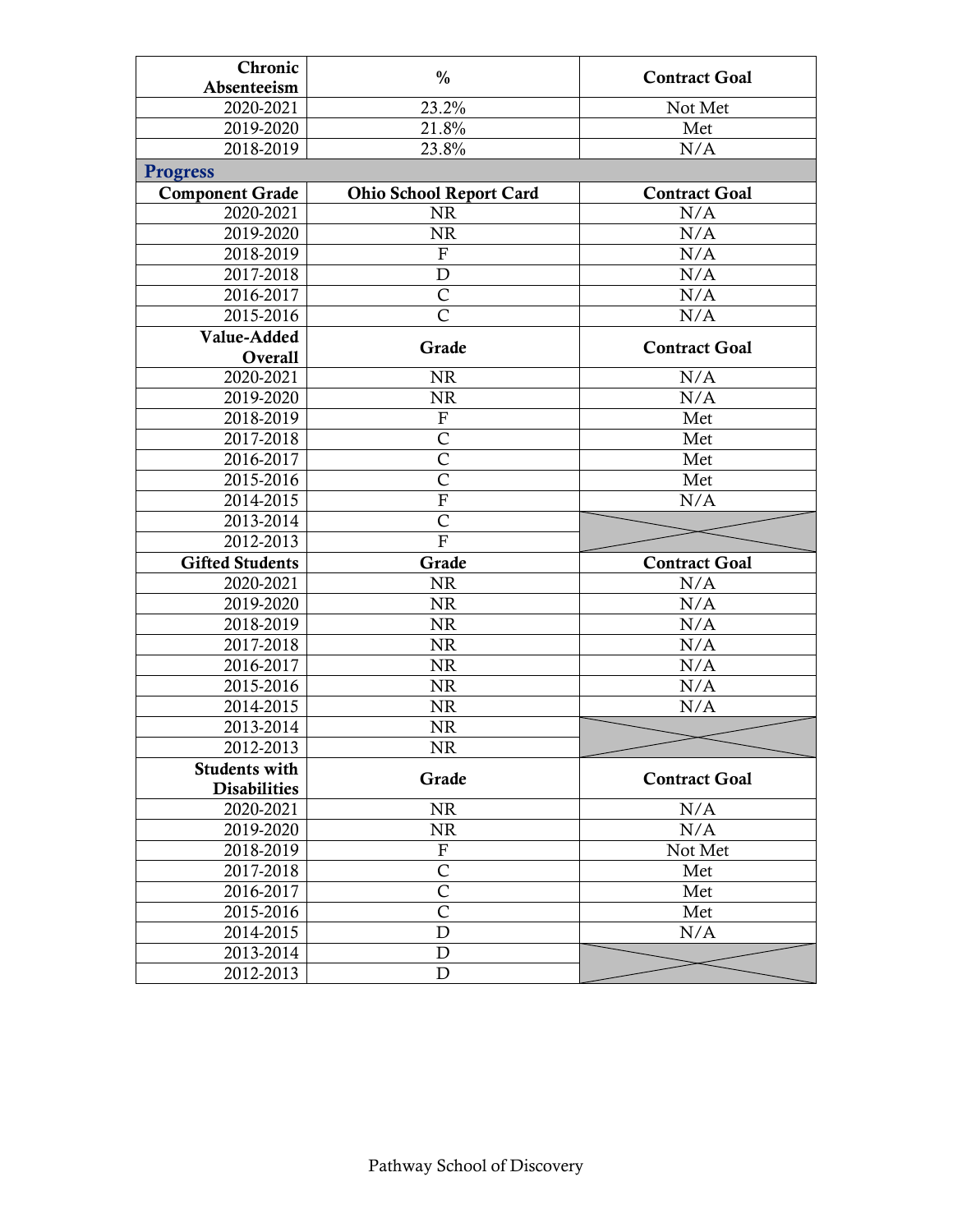| Lowest 20% in            | Grade                          |                         | <b>Contract Goal</b> |  |
|--------------------------|--------------------------------|-------------------------|----------------------|--|
| Achievement              |                                |                         |                      |  |
| 2020-2021                | <b>NR</b>                      |                         | N/A                  |  |
| $\overline{20}$ 19-2020  | <b>NR</b>                      |                         | N/A                  |  |
| 2018-2019                | $\mathbf{F}$                   |                         | Not Met              |  |
| 2017-2018                | $\overline{F}$                 |                         | Met                  |  |
| 2016-2017                | $\mathsf{C}$                   |                         | Met                  |  |
| 2015-2016                | $\overline{C}$                 |                         | Met                  |  |
| $\overline{20}$ 14-2015  | D                              |                         | N/A                  |  |
| 2013-2014                | $\overline{C}$                 |                         |                      |  |
| 2012-2013                | $\overline{C}$                 |                         |                      |  |
| <b>Gap Closing</b>       |                                |                         |                      |  |
| <b>Component Grade</b>   | <b>Ohio School Report Card</b> |                         | <b>Contract Goal</b> |  |
| 2020-2021                | <b>NR</b>                      |                         | N/A                  |  |
| 2019-2020                | <b>NR</b>                      |                         | N/A                  |  |
| 2018-2019                | D                              |                         | N/A                  |  |
| 2017-2018                | $\overline{F}$                 |                         | N/A                  |  |
| $\overline{20}$ 16-2017  | $\overline{F}$                 |                         | N/A                  |  |
| 2015-2016                | $\overline{F}$                 |                         | N/A                  |  |
| <b>Annual Measurable</b> | $\frac{0}{0}$                  | Grade                   | <b>Contract Goal</b> |  |
| Objectives (AMOs)        |                                |                         |                      |  |
| 2020-2021                | 0.0%                           | <b>NR</b>               | N/A                  |  |
| 2019-2020                | <b>NR</b>                      | <b>NR</b>               | N/A                  |  |
| 2018-2019                | 62.5%                          | $\mathbf D$             | Met                  |  |
| 2017-2018                | 9.5%                           | $\mathsf{C}$            | Met                  |  |
| 2016-2017                | 31.3%                          | $\overline{\mathrm{F}}$ | Not Met              |  |
| 2015-2016                | 0.0%                           | $\overline{F}$          | Not Met              |  |
| 2014-2015                | 16.7%                          | $\overline{F}$          | Not Met              |  |
| 2013-2014                | 72.2%                          | $\mathsf{C}$            |                      |  |
| 2012-2013                | 6.0%                           | F                       |                      |  |
| <b>Graduation Rate</b>   |                                |                         |                      |  |
| <b>Component Grade</b>   | <b>Ohio School Report Card</b> |                         | <b>Contract Goal</b> |  |
| 2020-2021                | <b>NR</b>                      |                         | N/A                  |  |
| 2019-2020                | NR                             |                         | N/A                  |  |
| 2018-2019                | <b>NR</b>                      |                         | N/A                  |  |
| 2017-2018                | <b>NR</b>                      |                         | N/A                  |  |
| 2016-2017                | <b>NR</b>                      |                         | N/A                  |  |
| 2015-2016                | <b>NR</b>                      |                         | N/A                  |  |
| 4-Year Graduation        | $\frac{0}{0}$                  | Grade                   | <b>Contract Goal</b> |  |
| Rate                     |                                |                         |                      |  |
| 2020-2021                | NC                             | <b>NR</b>               | N/A                  |  |
| 2019-2020                | NC                             | <b>NR</b>               | N/A                  |  |
| 2018-2019                | NC                             | <b>NR</b>               | N/A                  |  |
| 2017-2018                | NC                             | <b>NR</b>               | N/A                  |  |
| 2016-2017                | NC<br>NC                       | NR                      | N/A<br>N/A           |  |
| 2015-2016                | NC                             | <b>NR</b>               |                      |  |
| 2014-2015                |                                | <b>NR</b>               | N/A                  |  |
| 2013-2014                | NC                             | <b>NR</b>               |                      |  |
| 2012-2013                | NC                             | <b>NR</b>               |                      |  |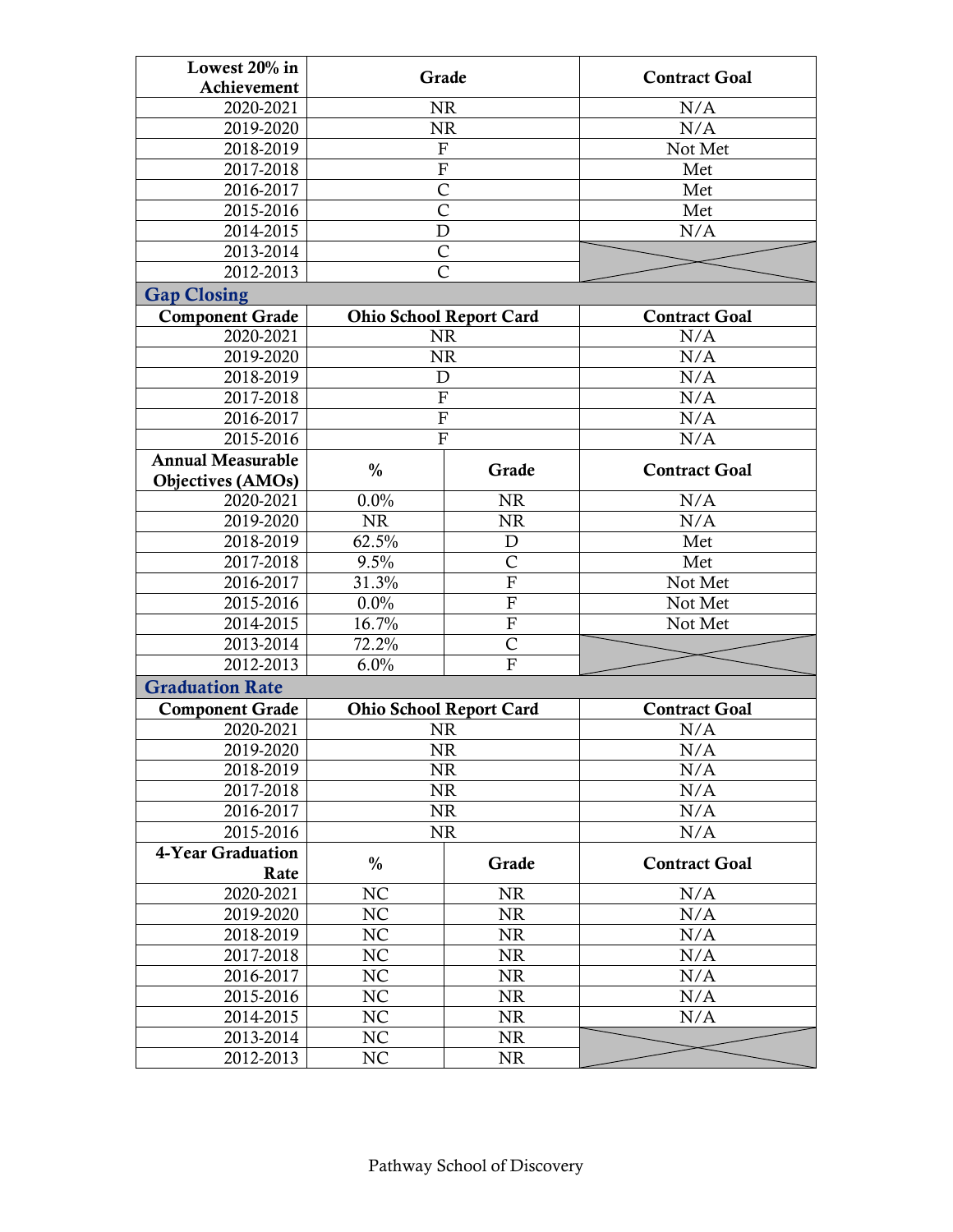| <b>5-Year Graduation</b>             | $\frac{0}{0}$                  | Grade          | <b>Contract Goal</b> |
|--------------------------------------|--------------------------------|----------------|----------------------|
| Rate                                 |                                |                |                      |
| 2020-2021                            | NC                             | <b>NR</b>      | N/A                  |
| 2019-2020                            | NC                             | <b>NR</b>      | N/A                  |
| 2018-2019                            | NC                             | <b>NR</b>      | N/A                  |
| 2017-2018                            | <b>NC</b>                      | <b>NR</b>      | N/A                  |
| 2016-2017                            | NC                             | NR             | N/A                  |
| 2015-2016                            | NC                             | <b>NR</b>      | N/A                  |
| 2014-2015                            | $N\overline{C}$                | $\rm NR$       | N/A                  |
| 2013-2014                            | NC                             | <b>NR</b>      |                      |
| 2012-2013                            | NC                             | <b>NR</b>      |                      |
| <b>Improving At-Risk K-3 Readers</b> |                                |                |                      |
| <b>Component Grade</b>               | <b>Ohio School Report Card</b> |                | <b>Contract Goal</b> |
| 2020-2021                            | <b>NR</b>                      |                | N/A                  |
| 2019-2020                            | <b>NR</b>                      |                | N/A                  |
| 2018-2019                            | $\mathbf D$                    |                | N/A                  |
| 2017-2018                            | D                              |                | N/A                  |
| 2016-2017                            | $\overline{C}$                 |                | N/A                  |
| 2015-2016                            | $\mathbf{F}$                   |                | N/A                  |
| Lit. Improvement/                    | $\frac{0}{0}$                  | Grade          | <b>Contract Goal</b> |
| <b>Moved to On-Track</b>             |                                |                |                      |
| 2020-2021                            | NC                             | <b>NR</b>      | N/A                  |
| 2019-2020                            | NC                             | <b>NR</b>      | N/A                  |
| 2018-2019                            | 24.5%                          | $\mathbf D$    | Not Met              |
| 2017-2018                            | 21.2%                          | $\mathbf D$    | Not Met              |
| 2016-2017                            | 38.6%                          | $\overline{C}$ | Not Met              |
| 2015-2016                            | 0.0%                           | $\overline{F}$ | Not Met              |
| 2014-2015                            | 53.8%                          | $\overline{C}$ | Met                  |
| 2013-2014                            | 43.9%                          | Ċ              |                      |
| <b>Third Grade</b>                   | $\frac{0}{0}$                  |                | <b>Contract Goal</b> |
| <b>Reading Guarantee</b>             |                                |                |                      |
| 2020-2021                            | 94.0%                          |                | N/A                  |
| 2019-2020                            |                                | 100%           | N/A                  |
| 2018-2019                            | 92.8%                          |                | N/A                  |
| 2017-2018                            | 91.7%                          |                | N/A                  |
| 2016-2017                            | 98.7%                          |                | N/A                  |
| 2015-2016                            | 78.7%                          |                | N/A                  |
| 2014-2015                            | 87.0%                          |                | N/A                  |
| 2013-2014                            | 92.9%                          |                |                      |
| <b>State Reading/ELA</b>             |                                |                |                      |
| <b>Test Proficiency</b>              | $\frac{0}{0}$                  |                | <b>Contract Goal</b> |
| 2020-2021                            | 67.6%                          |                | N/A                  |
| 2019-2020                            | <b>NR</b>                      |                | N/A                  |
| 2018-2019                            | 60.0%                          |                | N/A                  |
| 2017-2018                            | 39.1%                          |                | N/A                  |
| 2016-2017                            | 59.5%                          |                | N/A                  |
| 2015-2016                            | 53.7%                          |                | N/A                  |
| 2014-2015                            | 88.0%                          |                | N/A                  |
| 2013-2014                            | 89.5%                          |                |                      |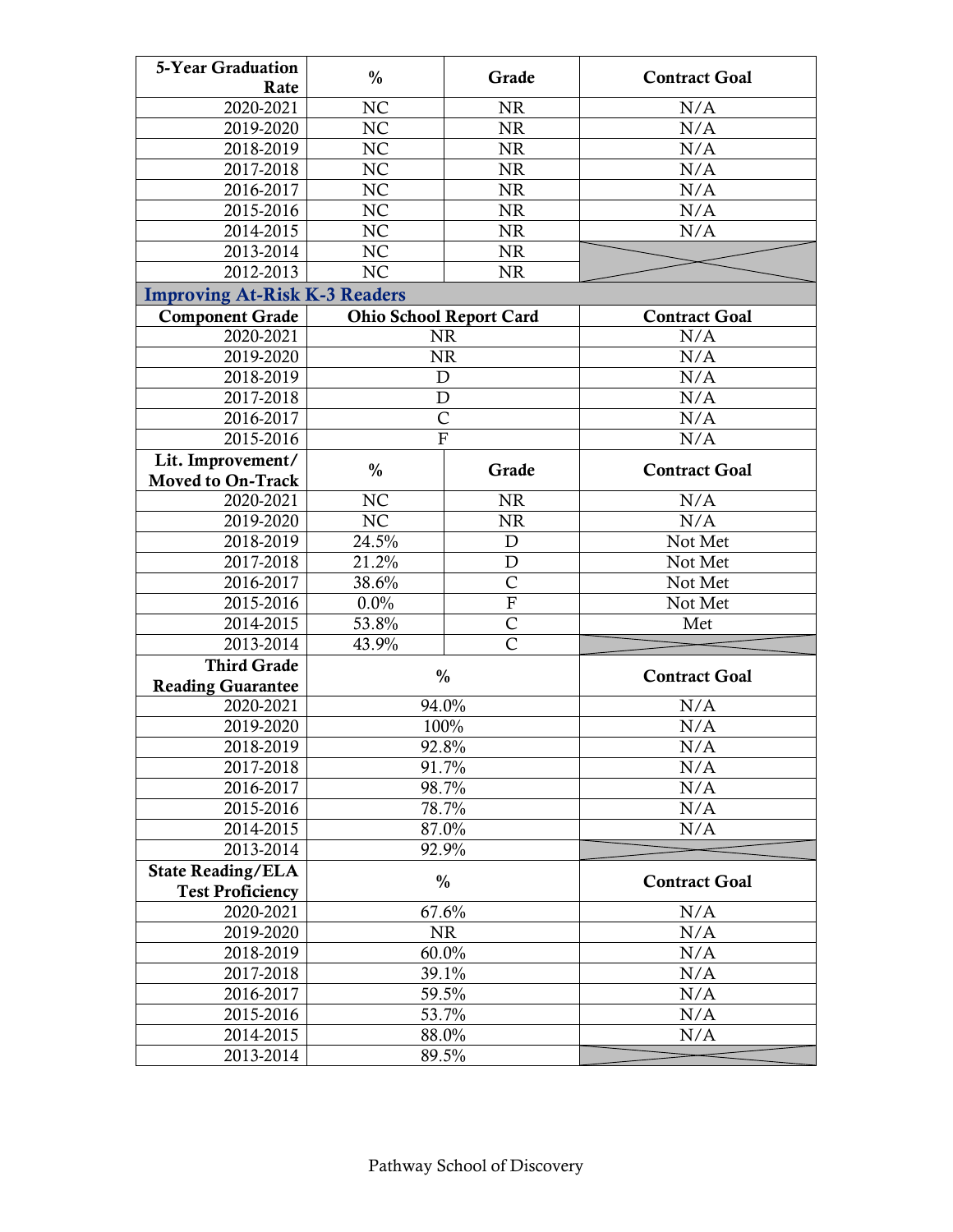| <b>Prepared for Success</b> |                                |                      |  |  |
|-----------------------------|--------------------------------|----------------------|--|--|
| <b>Component Grade</b>      | <b>Ohio School Report Card</b> | <b>Contract Goal</b> |  |  |
| 2020-2021                   | NR                             | N/A                  |  |  |
| 2019-2020                   | NR                             | N/A                  |  |  |
| 2018-2019                   | NR                             | N/A                  |  |  |
| 2017-2018                   | NR                             | N/A                  |  |  |
| 2016-2017                   | NR                             | N/A                  |  |  |
| 2015-2016                   | NR                             | N/A                  |  |  |

| <b>Other Academic Measures</b> |                      | <b>Comparative Data</b> |
|--------------------------------|----------------------|-------------------------|
| <b>Nationally Normed</b>       | <b>Contract Goal</b> | <b>Similar</b>          |
| Assessment                     |                      |                         |
| 2020-2021                      | N/A                  |                         |
| 2019-2020                      | N/A                  |                         |
| 2018-2019                      | Met                  |                         |
| 2017-2018                      | Not Met              | <b>Similar</b>          |
| 2016-2017                      | Not Met              |                         |
| 2015-2016                      | Met                  |                         |
| 2014-2015                      | N/A                  |                         |
| <b>Specific Subgroup</b>       | <b>Contract Goal</b> |                         |
| 2020-2021                      | N/A                  |                         |
| 2019-2020                      | N/A                  |                         |

| <b>Measures</b> |                      |  | <b>Comparative Data</b> |                      |
|-----------------|----------------------|--|-------------------------|----------------------|
| lly Normed      | <b>Contract Goal</b> |  | Similar School #1       | <b>Contract Goal</b> |
| Assessment      |                      |  |                         |                      |
| 2020-2021       | N/A                  |  | 2020-2021               | N/A                  |
| 2019-2020       | N/A                  |  | 2019-2020               | N/A                  |
| 2018-2019       | Met                  |  | 2018-2019               | Not Met              |
| 2017-2018       | Not Met              |  | Similar School #2       | <b>Contract Goal</b> |
| 2016-2017       | Not Met              |  | 2020-2021               | Met                  |
| 2015-2016       | Met                  |  | 2019-2020               | N/A                  |
| 2014-2015       | N/A                  |  | 2018-2019               | N/A                  |

## III. Non-Academic Performance

| <b>Mission-Specific</b> |                      | <b>Governing Board Performance</b> |
|-------------------------|----------------------|------------------------------------|
|                         | <b>Contract Goal</b> |                                    |
| 2020-2021               | Met                  | 2020-2021                          |
| 2019-2020               | Met                  | 2019-2020                          |
| 2018-2019               | Met                  | 2018-2019                          |
| 2017-2018               | Met                  | 2017-2018                          |
| 2016-2017               | Met                  | 2016-2017                          |
| 2015-2016               | Met                  | 2015-2016                          |
| 2014-2015               | Met                  | 2014-2015                          |

| <b>Parent Satisfaction</b> |                      | <b>Organizational and Operational</b> |
|----------------------------|----------------------|---------------------------------------|
|                            | <b>Contract Goal</b> | <b>On-Time Rate</b>                   |
| 2020-2021                  | Met                  | 2020-2021                             |
| 2018-2019                  | Not Met              | 2019-2020                             |
| 2017-2018                  | Met                  | 2018-2019                             |
| 2016-2017                  | N/A                  | <b>Accuracy Rate</b>                  |
| 2015-2016                  | N/A                  | 2020-2021                             |
| 2014-2015                  | N/A                  | 2019-2020                             |
|                            |                      |                                       |

|           |                      | <b>Governing Board Performance</b> |                      |
|-----------|----------------------|------------------------------------|----------------------|
|           | <b>Contract Goal</b> |                                    | <b>Contract Goal</b> |
| 2020-2021 | Met                  | 2020-2021                          | Met                  |
| 2019-2020 | Met                  | 2019-2020                          | Met                  |
| 2018-2019 | Met                  | 2018-2019                          | Met                  |
| 2017-2018 | Met                  | 2017-2018                          | Met                  |
| 2016-2017 | Met                  | 2016-2017                          | Met                  |
| 2015-2016 | Met                  | 2015-2016                          | Met                  |
| 2014-2015 | Met                  | 2014-2015                          | Met                  |

|           |                      | <b>Organizational and Operational</b> |                      |
|-----------|----------------------|---------------------------------------|----------------------|
|           | <b>Contract Goal</b> | <b>On-Time Rate</b>                   | <b>Contract Goal</b> |
| 2020-2021 | Met                  | 2020-2021                             | Met                  |
| 2018-2019 | Not Met              | 2019-2020                             | Met                  |
| 2017-2018 | Met                  | 2018-2019                             | Met                  |
| 2016-2017 | N/A                  | <b>Accuracy Rate</b>                  | <b>Contract Goal</b> |
| 2015-2016 | N/A                  | 2020-2021                             | Met                  |
| 2014-2015 | N/A                  | 2019-2020                             | Met                  |
|           |                      | 2018-2019                             | Met                  |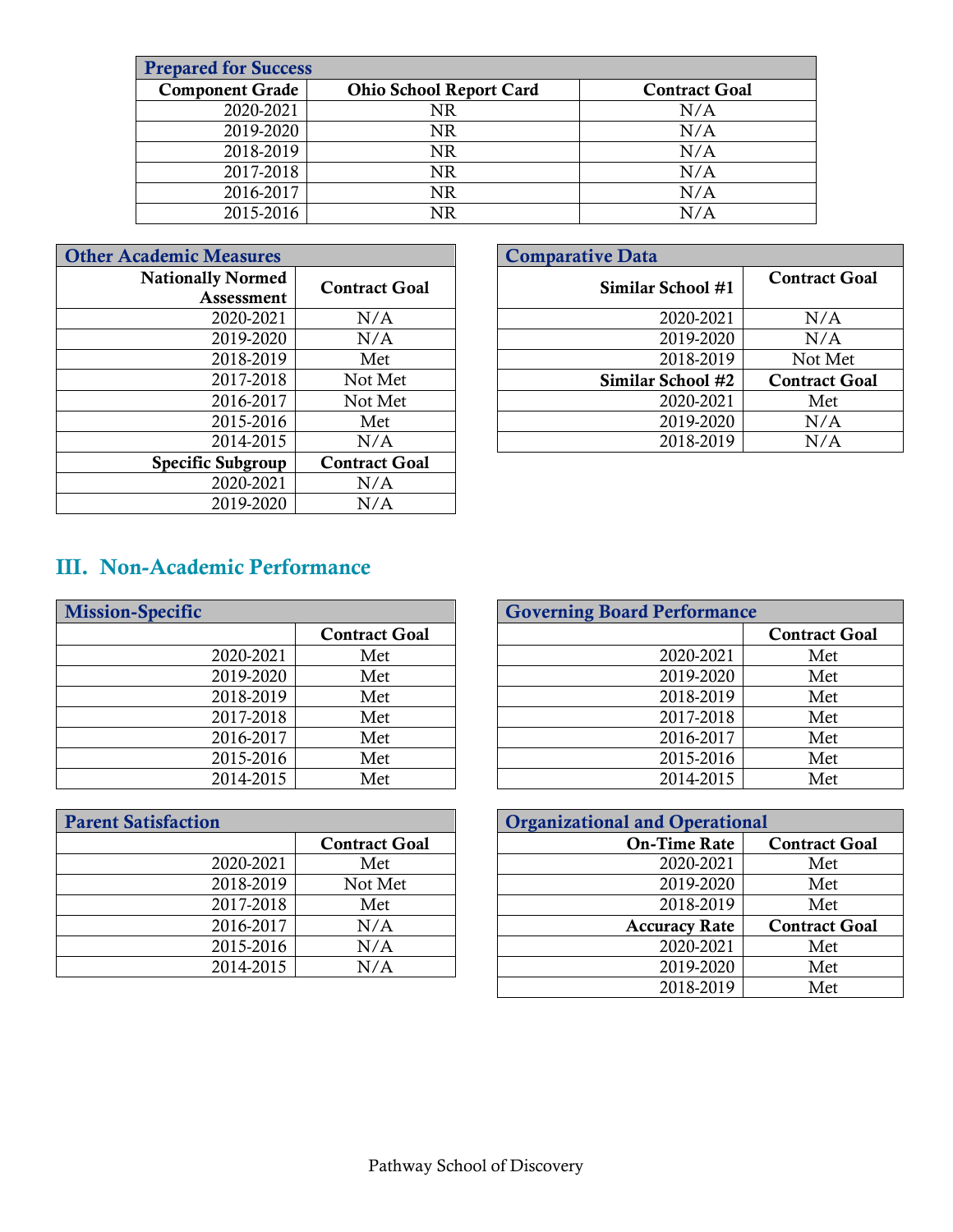| <b>Student Discipline</b>           |                              | <b>Financial Performance and Sustainability</b> |          |
|-------------------------------------|------------------------------|-------------------------------------------------|----------|
| Grades K-3<br><b>Contract Goal</b>  |                              |                                                 | Contract |
| 2020-2021<br>Met                    |                              | 2018-2019                                       | Met      |
| 2019-2020<br>Met                    |                              | 2017-2018                                       | Met      |
| Grades 4-8<br><b>Contract Goal</b>  |                              | 2016-2017                                       | Met      |
| 2020-2021<br>Met                    |                              | 2015-2016                                       | Met      |
| 2019-2020<br>Not Met                |                              | 2014-2015                                       | Met      |
| Grades 9-12<br><b>Contract Goal</b> |                              |                                                 |          |
| 2020-2021<br>N/A                    | <b>Financial Performance</b> |                                                 |          |
| 2019-2020<br>N/A                    |                              |                                                 | Contract |
|                                     |                              |                                                 |          |

| ne         |                      | <b>Financial Performance and Sustainability</b> |                      |
|------------|----------------------|-------------------------------------------------|----------------------|
| Grades K-3 | <b>Contract Goal</b> |                                                 | <b>Contract Goal</b> |
| 2020-2021  | Met                  | 2018-2019                                       | Met                  |
| 2019-2020  | Met                  | 2017-2018                                       | Met                  |
| Grades 4-8 | <b>Contract Goal</b> | 2016-2017                                       | Met                  |
| 2020-2021  | Met                  | 2015-2016                                       | Met                  |
| 2019-2020  | Not Met              | 2014-2015                                       | Met                  |

| 2020-2021 | N/A | <b>Financial Performance</b> |                      |
|-----------|-----|------------------------------|----------------------|
| 2019-2020 | N/A |                              | <b>Contract Goal</b> |
|           |     | 2020-2021                    | Met                  |
|           |     | 2019-2020                    | Met                  |

| <b>Financial Sustainability</b> |                      |  |
|---------------------------------|----------------------|--|
|                                 | <b>Contract Goal</b> |  |
| 2020-2021                       | Met                  |  |
| 2019-2020                       | Met                  |  |

#### **IV. Legal Compliance**

Attendance

Pathway School of Discovery was in compliance with all applicable state and federal laws, rules, and regulations for the 2020-2021 school year.

#### **V. Corrective Action Plan (CAP)**

Pathway School of Discovery was not on a Corrective Action Plan (CAP) during the 2020-2021 school year.

Contract Goal

2018-2019 Met 2017-2018 Met 2016-2017 Met 2015-2016 Met 2014-2015 Met

#### **VI. Performance Summary**

| <b>Performance Summary</b> |                                                                                                                                                                                                                                                                                                                                                                                                                                                                                                                                                                                                                                                                                                                                                                                                                                                                                                                                                                                                                                                                                                                                                |  |
|----------------------------|------------------------------------------------------------------------------------------------------------------------------------------------------------------------------------------------------------------------------------------------------------------------------------------------------------------------------------------------------------------------------------------------------------------------------------------------------------------------------------------------------------------------------------------------------------------------------------------------------------------------------------------------------------------------------------------------------------------------------------------------------------------------------------------------------------------------------------------------------------------------------------------------------------------------------------------------------------------------------------------------------------------------------------------------------------------------------------------------------------------------------------------------|--|
| <b>Areas of Strength</b>   | The administration and teachers have diligently reviewed, revised, and developed<br>lesson plans to challenge and enhance the students' learning experiences throughout<br>the uncertain school year. They have assessed the students' achievement and<br>modified their lesson plans to meet the students' needs and content understanding.<br>Surprisingly, student academic assessments have shown areas of improvement such as<br>ELA. Likewise, student assessments in math have shown little progress and mostly<br>regression, which was not surprising considering the on and off again in-person<br>learning opportunities. The teachers have remained in contact with most of the<br>parents to keep them informed of their student's achievements as well as their<br>engagement issues. Most parents responded positively to address their students'<br>needs, while some ignored the teachers' outreach. Summer school, spring break "boot<br>camp," and other interventions have been developed to assist student progress and<br>provide learning opportunities for students to catch up with their expected academic<br>goals. |  |